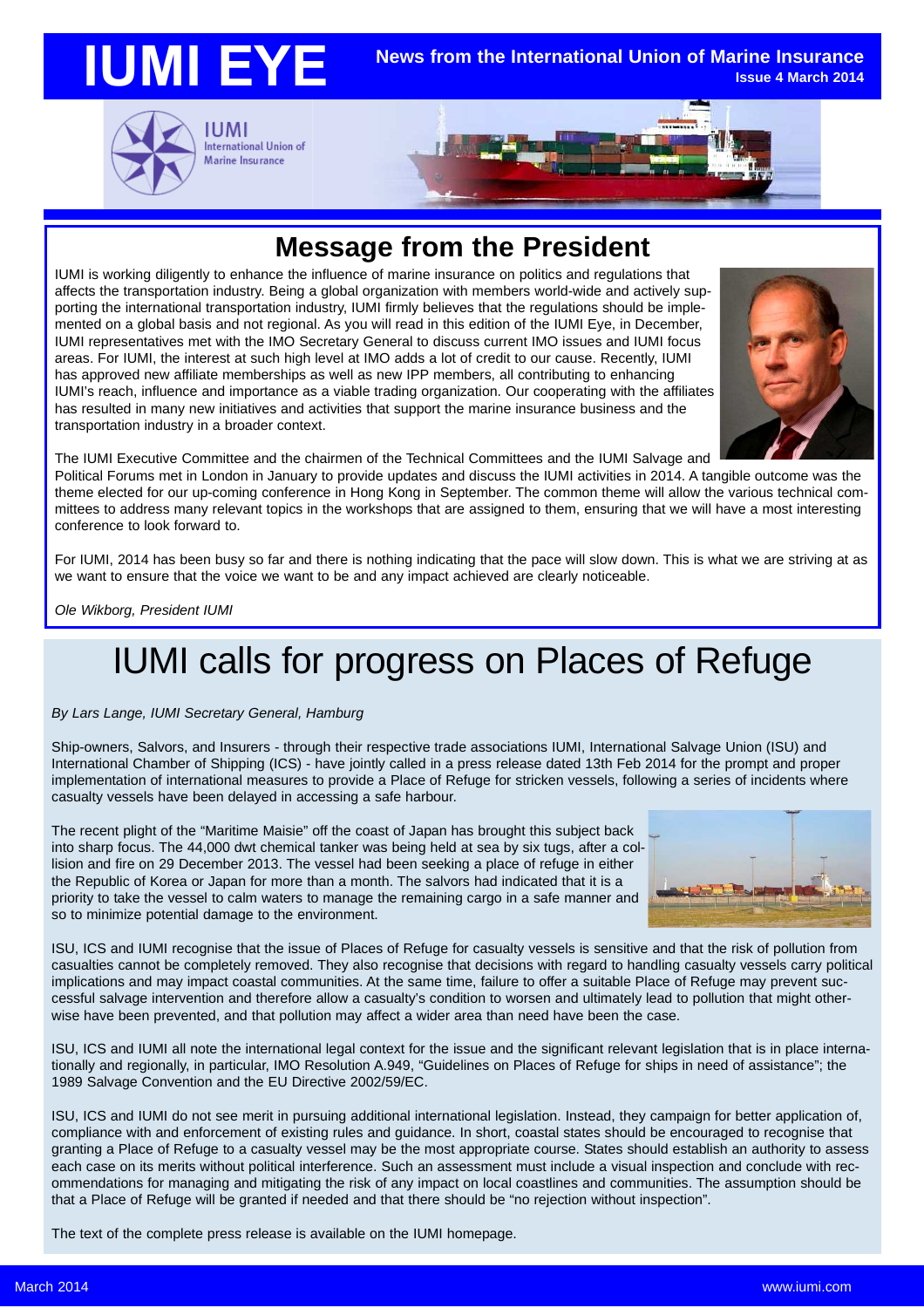# IUMI meets IMO Secretary-General Koji Sekimizu and his deputy Andrew Winbow

*By Nicholas Gooding FC11, IUMI Alternate Officer at IMO*

After a career spanning 42 years, mainly spent underwriting Marine Cargo Insurance at Lloyd's, I took over from Andrew Higgs as the IUMI Alternate Representative at International Maritime Organization (IMO) with effect from 1st January 2014. As part of my introduction to the IMO, IUMI President Ole Wikborg, Secretary General Lars Lange and I were privileged meet the Secretary-General of the IMO, Mr. Koji Sekimizu of Japan (pictured), who has held the office since 2012 and his deputy Mr. Andrew Winbow. The meeting took place in December at the IMO Headquarters in London. Below is a summary of the discussions.

The International Maritime

Organization was set up as a product of postwar altruism and is the only United Nations agency based in London. The Organization consists of an Assembly, a Council (the main working executive body) and five main Commit-tees: The Maritime Safety Committee, The Marine Environment Protection Commit-tee, the Legal Committee, The Technical Co-opera-



tion Committee, the Facilitation Committee. A number of Sub-Committees support the work of the main Technical Committees.

In spite of IUMI's limited resources, during 2014 all hands at IUMI will focus on mak-ing IUMI's voice heard at IMO by actively pursuing the interests of the international marine insurance market, its clients and the broader international transportation in-dustry during the IMO debates.

One of IMO's main tasks in 2014 is the implementation of the Goal Based Standards (GBS) verification process, e.g. related to the Common Structure Rules (CSR) and Energy Efficiency Design Index (EEDI) processes, in addition to further development of an Arctic Code. IUMI endorses and supports these initiatives.

IUMI referred to the following issues with relevance for IMO:

• Insufficient firefighting capabilities and capacities on container vessels;

• The importance of container weighting prior to the loading;

• An agreement on and the implementation of a system that ensures sufficient knowledge of the actual content of containers;

• Enforcement of IMO Resolution A.949 (23) concerning places of refuge;

• Machinery damages due to Cat Fines contamination of low sulphur fuel;

• The EU Regulation No 391/2009 pertaining to the mutual recognition of certified parts between EU recognized organizations is a concern to IUMI. In IUMI's view, a global regulation by IMO should prevail similar to the application of the Recog-nized Organization Code.

• Monitoring the further development of global piracy.

There is a common interest in improved claims statistics, and it was agreed to inves-tigate if a closer co-operation and sharing of existing data and information is possible and feasible.

IMO and IUMI considered seeking a closer cooperation on education issues. IUMI offered to support the work of the World Maritime University in Malmö.

With the co-operation of Lars Lange and the Chairs of the IUMI Technical Commit-tees and the Political Forum I look forward to supporting IMO in its work in 2014 and beyond and to intensifying our co-operation with IMO.

# IACS Council adopts harmonized Common Structural Rules

*By Lars Lange, IUMI Secretary General* In December 2013 the IACS Council has unanimously adopted new harmonized Common Structural Rules (CSR) for oil tankers and bulk carriers. The new rules will apply to all oil tankers over 150 m and bulk carriers over 90 m in length.

The CSR will be presented to the IMO which will verify their compliance with the IMO Goal Based Standards (GBS) that will be compulsory for new building contracts signed on or after 1 July 2016.

Among the main benefits of the new CSR, ship designers will be able to work to one common standard applicable to both ship types. In addition a more comprehensive structural analysis including new buckling, fatigue and ultimate strength criteria is possible.

At the same meeting, the IACS Council decided to take a proactive approach to structural safety of containerships, following a comprehensive review of existing technical requirements for hull structural design, construction and survey. IACS decided to expand the scope of current IACS unified requirements for Post-Panamax containerships. These requirements will cover two important areas: scope of hull girder strength assessment and specific loading cases that will provide more comprehensive safety margins.

The new rules are public available at http://www.iacs.org.uk / Publications/Common Structural Rules.

# New export fines target liquefication dangers

*By Helle Hammer, Managing Director, Cefor* The IMO Sub-Committee on Dangerous Goods, Solid Cargoes and Containers agreed in September 2013 on new safety measures for transport of iron ore fines intended to address the dangers relating to liquefaction. The amendments to the International Maritime Solid Bulk Cargoes (IMSBC) will be mandatory in all SOLAS states from 1 January 2017. Taking into account that the mandatory introduction is still years ahead, IMO circular DSC.1/Circ.17 invited in November last year Contracting Governments to voluntary implement the new rules and test procedure as soon as possible.

Brazil and Australia gave in January 2014 early effect to the new schedule. This means that iron ore fines cargoes exported from these countries will be tested in accordance with a modified Proctor/Fagerberg procedure to determine the transportable moisture limit. In accordance with the new schedule, certain cargoes will be reclassified as cargoes which may liquefy. Specific requirements and precautions will apply for these cargoes.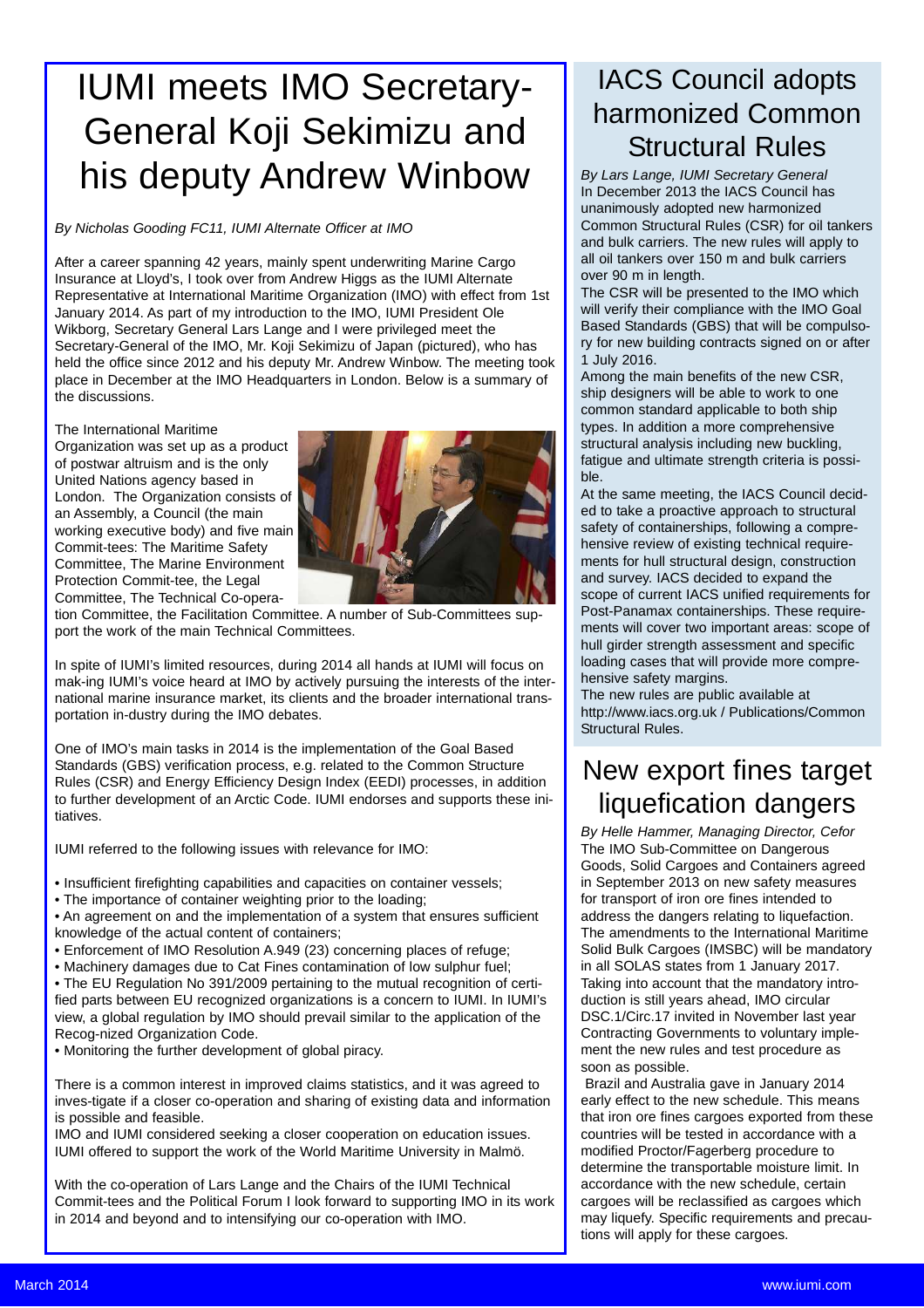### New chairman is appointed for IUMI's Cargo Committee

Nick Derrick is the new chairman of the Cargo Committee replacing Dennis Marvin.

Nick is Senior Marine Cargo Underwriter at Travelers Insurance but can chart his marine underwriting career back to 1977 when joined Malvern Minster Insurance Company which was part of the Institute of London Underwriters (ILU) on the first floor of the 1958 Lloyd's Building,. Three years later Nick moved down the corridor to join The Orion Insurance Company as an assistant Cargo Underwriter.

In 1983 joined K J Coles Syndicate which is now Amlin Marine, a role he says where he really started to learn the business and art of marine cargo underwriting.

In 1994 he left to join Chubb Insurance Company to start their International marine cargo department. Two years ago he took the opportunity to join Travelers to manage their large cargo portfolio.

"I have been a member of the Joint Cargo Committee for10 years and in 2010 I became the Chairman which is a most enjoyable and rewarding role," said Nick. "I am looking forward to the challenge of chairing IUMI's Cargo committee. "

In welcoming Nick to the role IUMI would also like to thank Dennis Marvin for all his hard work during his time as Chairman.

### Storage Exposure: The Snag In Your Cargo Policy?

#### *By Dirk Polfliet, Manager International Desk, DP Survey Group, IUMI Professional Partner, Belgium*

In our involvement as prevention and claims surveyors on behalf of trading houses and their insurers, we are often faced with storage conditions that were surprisingly unknown previously. This gives rise to thought that in many cargo books of business the storage risk and exposure appear to be a blind spot to both the insurers and the traders.

Be it concerns of poor warehouse construction, outside storage of vulnerable cargo, prolonged storage of perishable cargo, insufficient fire extinguishing means or doubtful back up power supply, it should be possible to define the exposure for a specific cargo.

Even if we would take into account that certain situations and conditions are customary to a certain geographical area in which traders operate, it should be possible to determine the minimum requirements to accept a specific storage risk, or, using the terminology that is used in shipping, to consider whether a storage location is 'cargoworthy'.

While actuaries and re-insurers would try to divide the world in risk rated zones for different types of exposure, the approach we suggest, is a down-to-earth warehouse inspection, considering the same evaluation criteria (Construction, Occupancy, Protection, Exposure), but from a practical point of view and focussed only on the cargo as being the asset to protect. This is being done along the lines of following methodology.



The first task of course is to determine the defect and the hazard it represents to the cargo as an insured object. Additionally, it should be evaluated how likely a related incident will occur and what is the potential severity and consequence of such incident. Both the probability and severity should be weighed to form an opinion on the actual exposure. Based on this a list of deficiencies is drawn up.



The second step is then to evaluate what means are available to rectify the problem and to define how quickly the hazard needs to be addressed (e.g. a leaking roof or blocked drainage will require more immediate attention compared to implementation of a 'no smoking' policy although both are pertinent risks).

Considering that the different parties involved (brokers, insurers, cargo owners, warehouse management and surveyors), may have different views on probability and severity of certain risks or hazards, an open communication is required in order to come to a consensus on the points of action to be taken in order to manage the risk.

You may find further useful information on our site at http://www.dpsurveys.com/special-services/risk-prevention/.



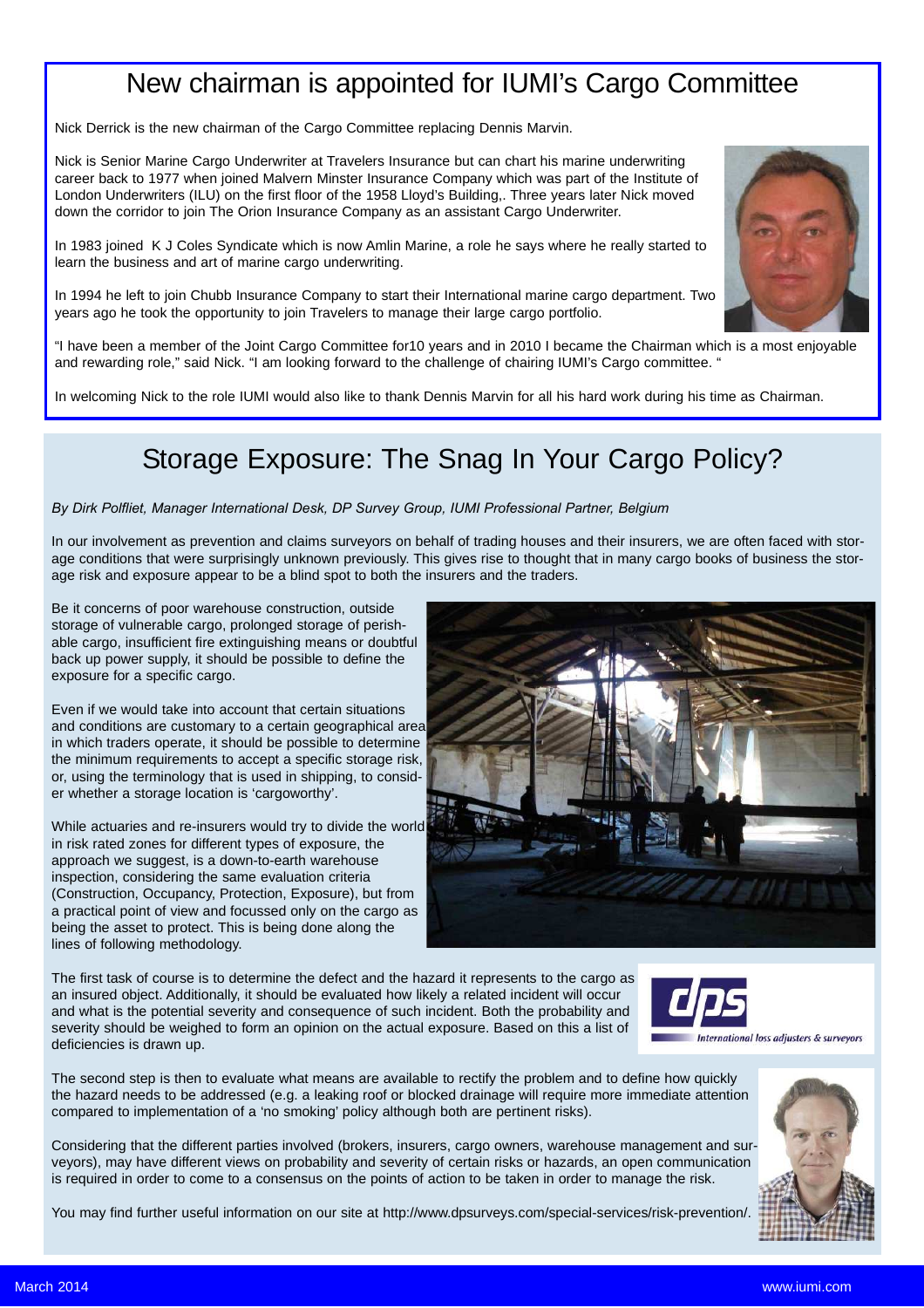# Charity gets boost from IUMI delegates

The IUMI winter meeting in London saw the presentation of a cheque for £7,000 as a result of fundraising efforts at the 2013 annual conference in London. It was the first time the conference had organised a charitable initiative and the efforts were aimed at raising thousands of pounds for a charity close the hearts of the maritime industry.

The Maritime Piracy Humanitarian Response Programme (MPHRP) helps seafarers and the families of seafarers which have been taken hostage by piracy gangs across the world. It aims to provide both financial and emotional support to families during the period when the seafarer is held and will repatriate and support the seafarer and their family in the aftermath of their release.

The efforts raised a significant total and Roy Paul, Programme Director MPHRP, came to Lloyd's to accept the cheque. Pictured left to right at the presentation are: Lars Lange (IUMI Secretary General), Caroline Windsor (TFI Group Account Director for IUMI 2013), Roy Paul (Programme Director, Maritime Piracy Humanitarian Response Programme), Ole Wikborg (IUMI President), Neil Smith (LMA Head of Underwriting), Dave Matcham (IUA Chief Executive)



# Theme announced for 2014 IUMI conference

When the IUMI Executive Committee gathered in London for its annual Winter Meeting one of the decisions was to agree a theme for the 2014 Annual Conference.

With this year's conference being held in Hong Kong from 21-24 September the theme will be "Building expertise for a changing world"

It was chosen given the focus on emerging markets providing new risks, issues with the lengthening of global supply chains coupled with larger vessels and higher exposure.

The Executive Committee believes the theme will enable the conference to address the major issues which are affecting the market today and in the near future, in what looks set to be a eagerly anticipated conference this year.

For more information visit the conference website at www.iumi2014hk.com.



# Claims handling in automotive logistics

*By Arend Egbers, General Manager Region South and Senior Surveyor of Battermann & Tillery, IUMI Professional Partner, Germany, www.ba-ty.com*

Considerate action to minimise losses is a mandatory prerequisite in claims handling. In light of the valuable and technically sensitive goods, this is true in particular for logistics services in the automotive industry. Concerted action, taken by all the parties involved, from the carrier to supply chain solutions, is necessary in all damage events.

A lack of coordination between the parties involved (shipper, consignee, logistics service provider, and staff) and non-purposeful action often lead to undesired manipulation, considerable increase of losses and can make it impossible to clarify the circumstances of the loss and the extent of the damage.

Several practical examples are indicative of the above: A pallet unit stacked with small load carriers containing valuable electronic components tilts during handling by forklift in the warehouse, and some of the load carriers fall off the pallet unit. Individual components fall out of the load carriers, as well. The party responsible for the incident immediately returns the items to the load carriers, thus mixing directly affected and not directly affected components. As a result of this manipulation, subsequent detailed differentiation between affected and unaffected goods and loss-minimising sorting and inspection are hampered or rendered impossible.

Another example – some pallet units within the stow on the loading space of a truck have shifted during transport. In the process, some of the pallet units and parts of the packaged goods sustained damage. The cargo is unloaded and the pallet units are straightened, placed in quarantined storage and claimed in their entirety – regardless of their condition upon delivery. In light of the damage event, claiming the entire cargo is incomprehensible and a disproportionate reac-**BATTERMANN&TILLERY** tion. Hasty and inappropriate action has interfered with the proper course of claims handling.

In both of the abovementioned examples, considerate action and detailed documentation of the damage would have minimised the loss considerably.Therefore, raising the operative staff's awareness by providing further information and training is the prerequisite of successful loss prevention. In the case of a damage event, the respective staff at the transfer points (warehouse/handling staff, truck drivers, etc.) has to be enabled to identify and initiate the appropriate steps and measures.

Ultimately, the incidence of a damage event does not necessarily mean, as it is often claimed, a total loss; rather considerate action results in loss minimisation.

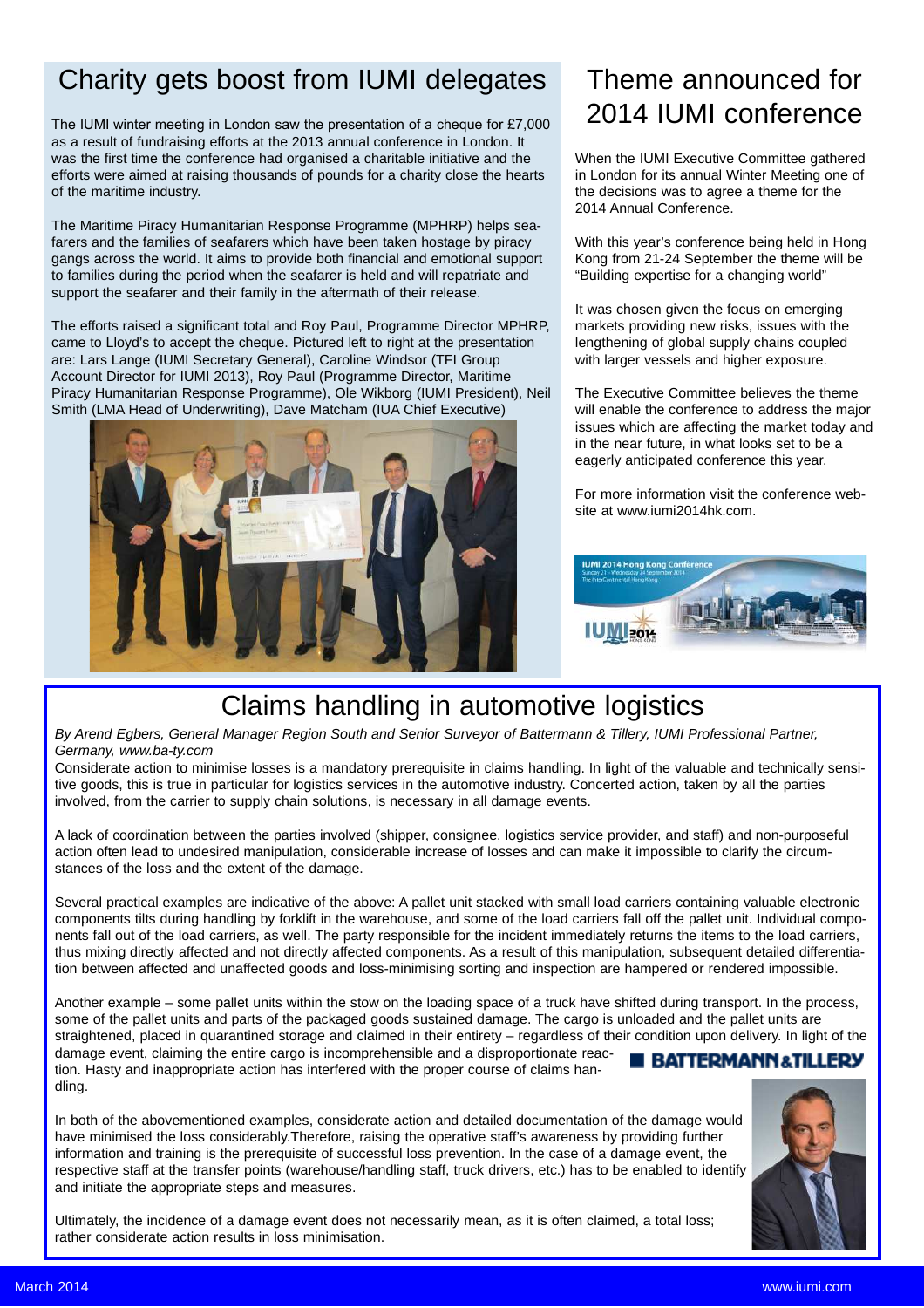### Mega containerships: their impact on cargo underwriters

#### *By Matthew Wilmshurst, Associate, Holman Fenwick Willan*

With the introduction of 15,000+ TEU container vessels, many questions have been asked of the shipping industry's readiness handle them. Little has been said, however, of the impact of these new vessels on the cargo insurance market. Concerns arise out of risks that are in existence today, but are amplified by the size of the mega-container vessels, in particular:

#### Larger salvage payments?

Factors which are considered by an LOF arbitrator in determining an Article 13 Salvage Award (the salvor's remuneration under the "no-cure, no-pay" LOF contract) will be directly affected by the difficulties in salvaging mega-containerships. These, along with the potentially enormous salved funds, and the expectation that salvors will invest in more equipment to deal with such casualties, are likely to influence an arbitrator and may result in more encouraging awards, ultimately costing the cargo insurers.

#### More expensive total losses?

A comparatively small 8,000 TEU container vessel on a Far East to Europe service could commence its voyage with roughly US\$500m of cargo value onboard. It is not therefore unreasonable to assume that a mega-container vessel on the same service could carry cargo valued in excess of US\$1,000m. For the cargo industry as a whole, the total loss of such a vessel could result in claims at a level similar to the cost of the entire 2012 UK floods – a potentially catastrophic outcome for some in the industry if more than one such event happened in an underwriting year.



#### Claims for delay?

Longer, more complex salvage operations and delays in discharge due to general average security issues could result in cargo insurers facing more claims for losses and expenses caused by delay. In light of CENDOR MOPU (where the English Supreme Court considered the relationship between an insured risk of "perils of the sea" and the excluded "peril of inherent vice", and concluded that perils of the sea was the proximate cause of the loss), there is now a risk that insurers cannot rely on the ICC exclusions if the proximate cause of the losses was perils of the sea.

The advent of mega-containerships has resulted in much debate about the potential impact across the worldwide shipping industry, including the cargo insurance market., but the effect goes beyond just shipping and insurance. The natural reaction for insurers might be to protect themselves against the risk of higher claims by raising premiums – an action normally passed directly on to the last person in the supply chain: the high street consumer.

# Iran Sanctions – new EU legislation

#### *By Prof. Dr. Dieter Schwampe, Dabelstein & Passehl, IUMI Professional Partner, Member of the IUMI Legal and Liability Committee*

In the last edition of the IUMI eye we had addressed latest developments in respect of an agreement between Iran and a group of six states (the 4 UN veto powers United States, Russia, Great Britain and France plus China and Germany) found in Geneva on 24 November, 2013. Meanwhile the EU has reacted an adopted the Council Regulation (EU) of 20 January 2014 amending Regulation (EU) No 267/2012 concerning restrictive measures against Iran (published in the Official Journal of the European Union L 15/18; text available on the internet under http://eur-lex.europa.eu/LexUriServ/LexUriServ.do?uri=OJ:L:2014:015:0018:0021:EN:PDF). Amongst other aspects of interest, one of the most relevant aspects for insurers is what is part of a number of voluntary measures ... which would include the suspension by the Union, for a duration of six months, during which the relevant contracts would have to be executed, of the following restrictive measures: the prohibition on the provision of insurance and reinsurance and transport of Iranian crude oil. To give effect to this intention as mentioned in Recital (3) of the Regulation, Art. 11 of the Regulation 267/2012 (available under http://eur-lex.europa.eu/LexUriServ/LexUriServ.do?uri=OJ:L:2012:088:0001:0112:en:PDF) is amended by two further paragraphs (3) and (4), whereof (4) relates to the insurance and re-insurance related to the import, purchase or transport of crude oil and petroleum products of Iranian origin or that have been imported from Iran. The respective prohibition provided for in Art. 11 (1) (d) od Regulation 267/2012 shall be suspended insofar as it concerns the provision of insurance and reinsurance related to the import, purchase or transport of the products listed in Annex XI. As per Art. 2 of the Council Regulation it shall enter into force on the date of its publication in the Official Journal of the European Union, which was on 20 January, 2014. Recital (2) states that

the suspension shall be for a duration of six months, during which the relevant contracts would have to be executed. The amendment of Regulation 267/2012, however, does not appear to be limited in time as such. The Regulation does not exclude that sanctions may be

re-imposed before expiry of six months, so insurer are well-advised to take care for such possibilities when entering into respective contracts. Insurers are also warned that those provisions of Regulation 267/2012, which are not amended by the recent Regulation, remain in full force, so that due diligence procedures should be kept at the required levels.

The above sets out only the situation under EU law. The US has taken its own approach. Insurers will have to consider this before entering into insurance contracts. Dieter Schwampe is available for advice on sanctions under d.schwampe@da-pa.com.



 $H$ amburg  $\cdot$ l e

**DABELSTEIN & PASSEHL** 

Rechtsanwälte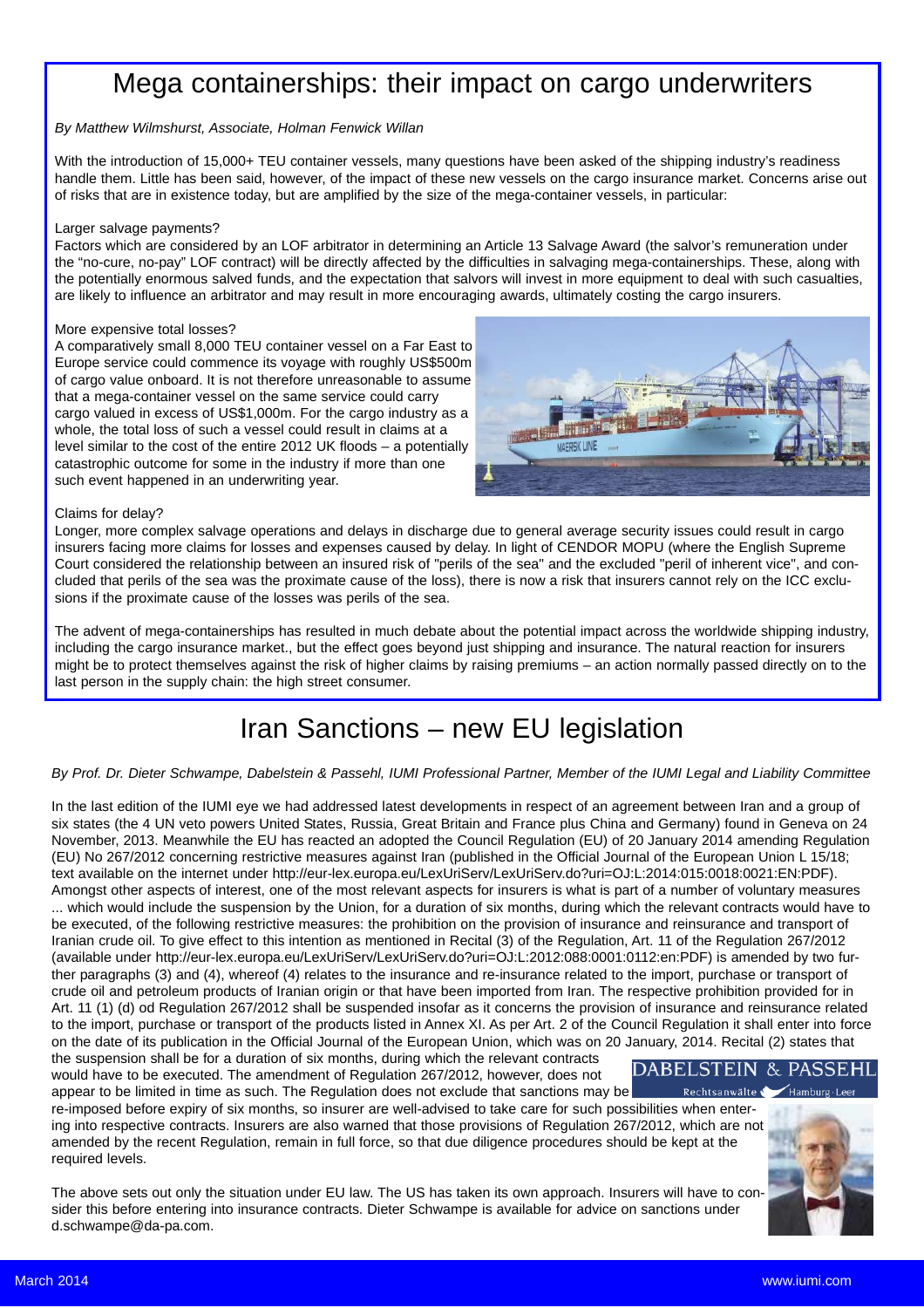### Arctic opening: an emerging reality

*By Anders W Færden, admitted to the Supreme Court, partner Wikborg, Rein & Co. DA International Law Firm, IUMI Professional partners*

The unprecedented retreat of sea ice and change to seasonal length and weather patterns in the Arctic region provide new opportunities and risks for the shipping community. In particular the time saving achievable through the Northern Sea Route (NSR) along Russia's coastline attracts increasing interest. IMO's ongoing work on the Polar Code, increased focus on polar hazards amongst the IACS members and rising attention to the risks and possibilities in the Arctic region shown by a number of governments illustrates this emerging reality.

As a matter of course the marine insurance industry is responding, and will to an increasing degree respond, to the growing desire to navigate the NSR and other polar waters. The purpose here is to look briefly at the insurance cover under the Nordic Marine Insurance Plan (the Nordic Plan) relating to the NSR. The starting point is that the NSR is part of the excluded trading area. This follows from the Nordic Plan Cl. 3-15 and also from a particular so-called Cefor Trading Area Clause which was issued in November 2013. Hence, the insurance ceases to be in effect unless permission from the insurer to transit the NSR has been obtained.

But what is the legal position if permission to transit the NSR is granted by the insurer? Breach of "safety regulations" as defined in the Nordic Plan may lead to loss of cover if there is causation between the breach and the casualty and negligence of the insured, ref. Cl. 3-22 and Cl. 3-25. It is basic that the classification society's rules and the flag state's regulations must be complied with, but also coastal states' regulations constitute safety regulations to the extent they are binding on the insured. When it comes to the NSR in particular, provisions and orders given by the Russian authorities on the safety of navigation such as icebreaker assistance, use of ice pilots and shipboard ice navigators and rules on the regula-



tion of maritime traffic therefore constitute relevant safety regulations to the extent they are legally binding on the insured. Information about the Russian regulations can be found on http://www.nsra.ru/. The views on the extent of Russia's jurisdiction over the NSR differ. This may lead to questions as to the scope of the safety regulations that are applicable to the NSR.

In addition to the statutory safety regulations and the rules of the classification society, the Nordic Plan provides the possibility to incorporate particular safety regulations into the policy. Such safety regulations may be demands for ice class, voyage planning, additional navigational and emergency equipment, additional spare parts, towage and other emergency preparedness, protection

against ice build-up, particular Arctic operational manuals etc. If such particularly agreed safety regulations have been breached, loss of cover is subject to causation and negligence of the insured or anyone whose duty it is to ensure compliance on behalf of the insured. Alternatively, special safety rules may be drafted as warranties like in the English

marine insurance system even where the policy is based on the Nordic Plan. However, it is probably less likely that Nordic insurers will adopt this approach.

If the casualty has been caused by gross negligence, ref. the Nordic Plan Cl. 3-33, the claim may be lost. Although the new Cefor Trading Area Clause (if incorporated into the policy) implies that the classification societies' rules regarding ice class no longer constitute safety regulations due to the deletion of Cl. 3-22 sub-clause 3, it may, depending on the circumstances, still be considered as gross negligence to navigate through ice infested waters without appropriate ice class.



**WIKBORG REIN** 

Anders W Færden is available for further advice on the NSR and the Nordic Plan on awf@wr.no and www.wr.no.



**Creating solutions through expertise** 

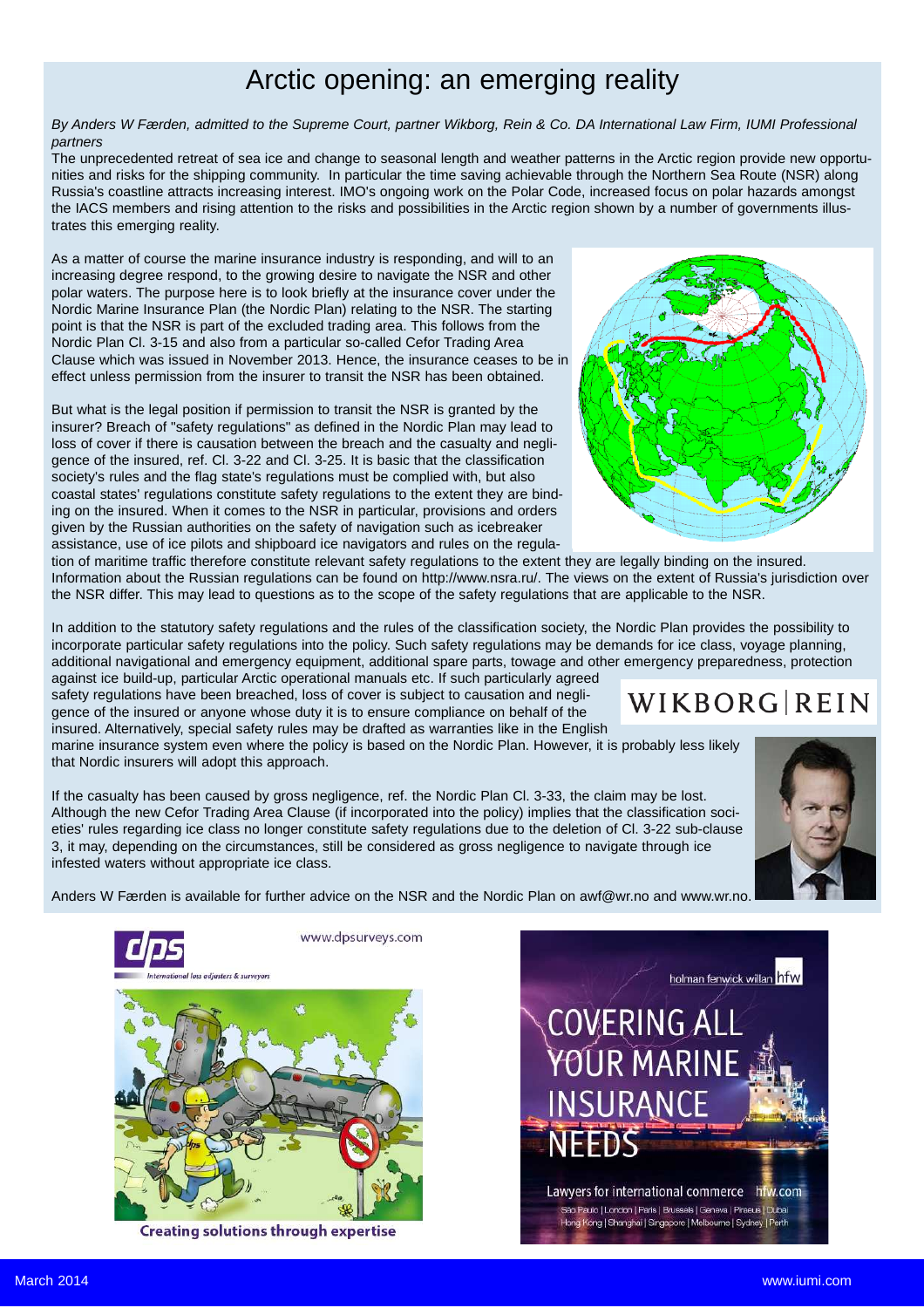# Innovation will meet salvage challenges of tomorrow

*In the second of a regular profile articles IUMI Eye puts the questions to Mark Hoddinott, General Manager of the International Salvage Union.*

The International Salvage Union (ISU) is the global trade association representing marine salvors. Its members provide essential services to the world's maritime and insurance communities. Members are engaged in marine casualty response, pollution defence, wreck removal, cargo recovery, towage and related activities.

Mark is a Master Mariner who commenced his seagoing career with P&O in 1967. He served on a variety of ships including passenger, container, oil tanker, bulk carrier, reefer, short-sea ferry and deep sea tugs, up to and including the rank of Master. In 1982 he joined the UK-based company, United Towing Limited, as Salvage Master and spent the next 15 years leading salvage operations on a worldwide basis.

He advanced to the position of Salvage Manager with United Salvage before moving to Titan Salvage in 2007 where he was Managing Director Europe and, for a period, General Manager Asia leading the company's expansion into Asia and Australia.

In 2012 he took up his current position as General Manager of the International Salvage Union based in London.

#### • How do you view the marine insurance market?

In terms of salvage and wreck removal, the marine insurance market plays an enormous part in the international marine salvage industry. They are our paymasters, property insurers for salvage and liability insurers for wreck removal. Huge hull losses such as the 'Costa Concordia' have brought into sharp focus the difficulties with salving large vessels, which the salvage industry is, to its credit, working on through the development of innovative solutions which will ultimately reduce potential losses for marine property insurers. Wreck removals are becoming more expensive as environmental concerns and the influence of coastal states become more prevalent. We have sympathy with liability insurers over the rising costs of



wreck removal and have discussed ways in which the costs may be mitigated for the future.

• Is there anything you would like to see marine underwriters do differently or better?

It would be useful if marine insurers were better informed about the key salvage contract, the Lloyd's Open Form (LOF). Property underwriters and owners are often the beneficiaries of this contract and yet sometimes they do not seem to recognise its advantages. We would like to see more support for LOF. In addition, the marine salvage industry and marine insurance industry need to have more transparency with each other and work in open co-operation to develop better working relationships. ISU has recently become an affiliate member of IUMI, and IUMI has become an affiliate member of ISU. It is another step towards a better working relationship.

#### • What is the biggest issue currently for ISU?

We have several issues, but the biggest has to be the continued decline in the use of Lloyd's Open Form as the preferred contract for salvage. This is due to several factors, not least over-capacity in the emergency response market which is having a detrimental

effect on traditional 'no cure, no pay' principles, and an inherent fear and loathing of Lloyd's Open Form amongst shipowners and underwriters. Another major issue is Places of Refuge; despite having key international legislation in place through the 1989 Salvage Convention, IMO Guidelines and EU Directives, coastal states are not stepping up and showing the required responsibility towards casualties seeking a Place of Refuge. Other issues include the lack of responder immunity in most areas of the world, criminalisation, the development of ultra large vessels, particularly container ships, LNG carriers, bulk carriers and passenger ships. These huge vessels pose new challenges for salvors due to their sheer physical size.



I was a good cricketer in my youth and dreamed of playing for England. England cricket is in a dark place now following a mauling at the hands of the Australians, so I would love to be involved in the management of the England team and its rebuilding. It will never happen, of course.

• What is the most important thing on your desk? Business–wise, it is my iPhone; what a great invention. Otherwise it is a photograph of my wife and dogs that serve as a continual reminder of the welcome I will receive when I get home.